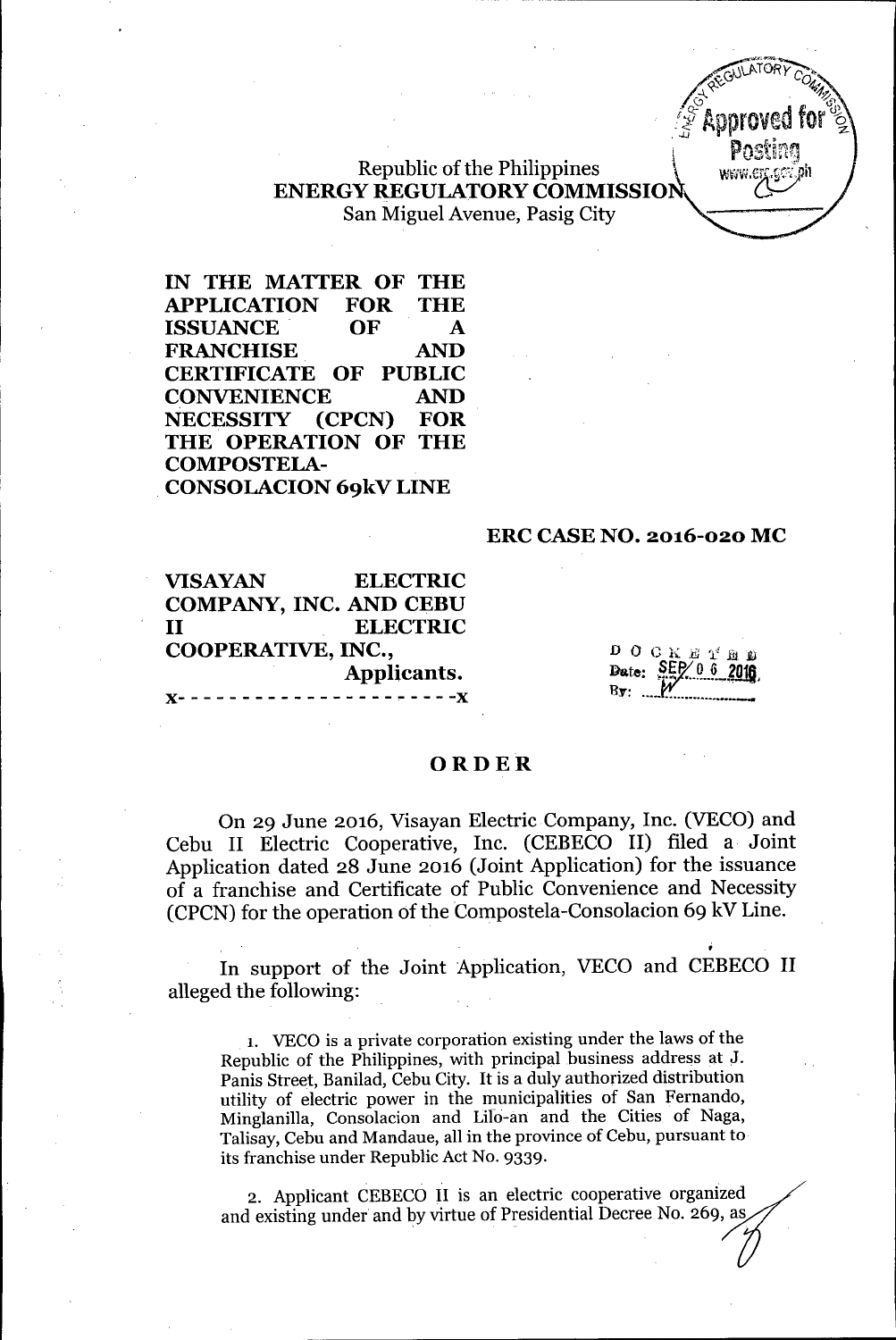### **ERC CASE NO. 2016-020 MC** *ORDERj25* **August 2016 Page 2** of 10

amended, with principal office address at National Highway, Malingin, Bogo City, in the province of Cebu. It has a franchise to distribute electricity in the Municipalities of Compostela, Carmen, Catmon, Sogod, Borbon, Tabogon, Medellin, Daanbantayan, San Remegio, Tabuelan and Tuburan, and the Cities of Danao and Bogo.

Descriptions of the franchise area of VECO and CEBECO II are attached herein as Annex "A" and "B" respectively.

3. VECO and CEBECO II may be served with the orders, notices and other legal processes of the Honorable Commission through their respective counsels at the address indicated below.

4. VECO and CEBECO II entered into an Amended Consortium / Co-Ownership Agreement on 19 January 2016 (the "Consortium Agreement") forming a consortium (the "Consortium") for the purpose of jointly acquiring, operating and maintaining the Compostela-Consolacion 69  $k\bar{V}$  line (the "Subtransmission Asset"), being the distribution utilities directly connected thereto. The said Compostela - Consolacion 69kV line is a subtransmission asset presently owned by the National Transmission Corporation (TRANSCO). A copy of the Amended Consortium / Co-ownership Agreement is attached herewith as Annex "c" while the description and electrical diagram of the Subtransmission Asset is attached as Annex "D" hereof.

5. VECO and CEBECO II entered into the Consortium Agreement pursuant to Section 8 of Republic Act No. 9136, the Electric Power Industry Reform Act ("EPIRA"), which provides in part:

"The takeover by a distribution utility of any subtransmission asset shall not cause a diminution of service and quality to the end-users. **Where there are two or more connected distribution utilities, the consortium or juridical entity shall be formed by and composed of all of them and thereafter shall be granted a franchise to operate the subtransmission asset bytheERC. .**

"The subscription rights of each distribution utility involved shall be proportionate to their load requirements unless otherwise agreed by the parties. [Emphasis supplied]"

6. The Amended Consortium Agreement governs the rights and obligations of VECO and CEBECO II as between themselves and in relation to third parties in connection with the Subtransmission Asset.

7. Under the Amended Consortium / Co-Ownership<br>reement. VECO and CEBECO II agree to co-own the Agreement, VECO and CEBECO II agree to Subtransmission Asset in the following proportion: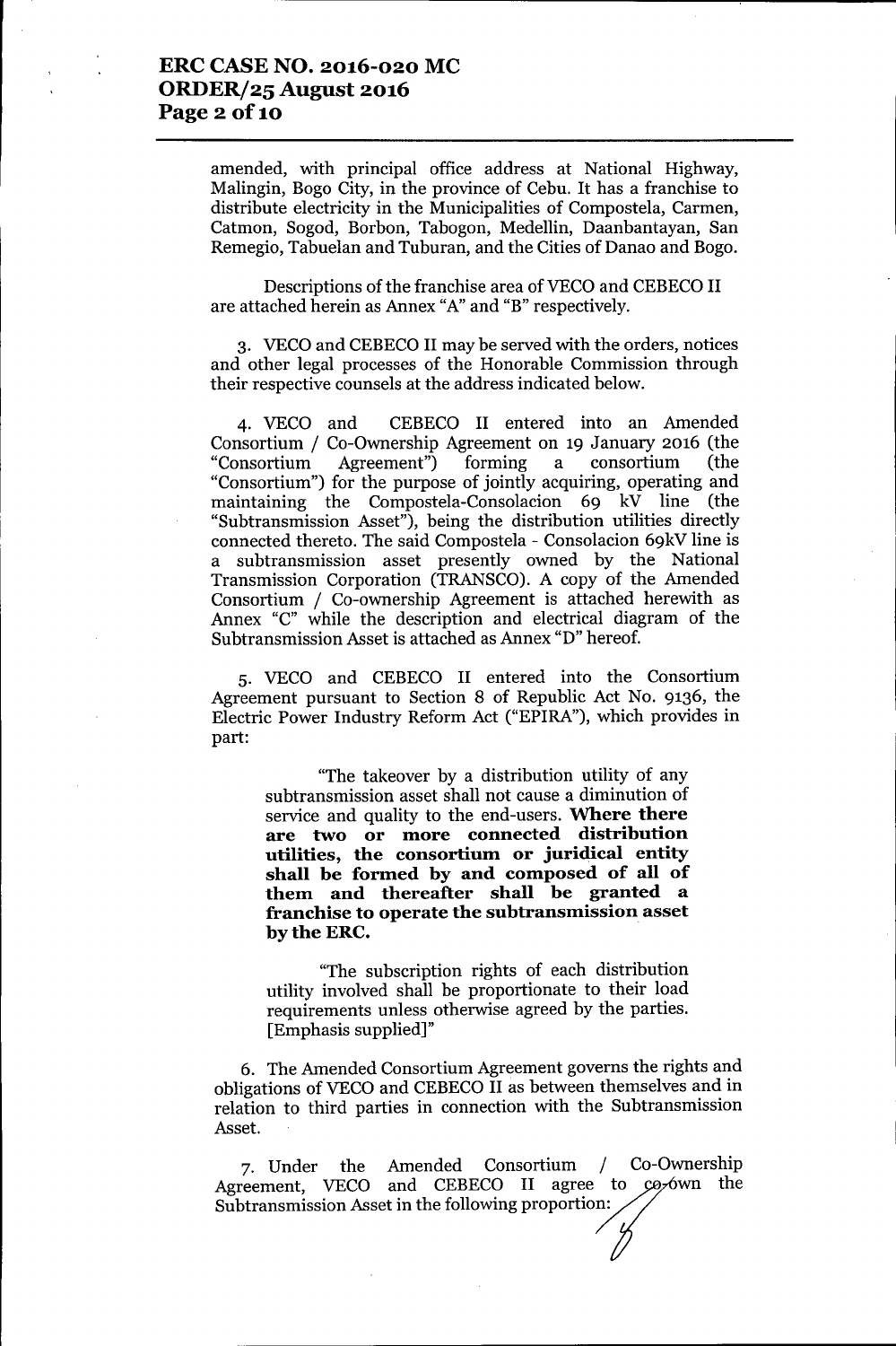| Length    | <b>CEBECO II</b> | ÆCO  | Total |
|-----------|------------------|------|-------|
| 4.266 km  | 100%             | ი%   | 100%  |
| 10.234 km | 0%               | 100% | 100%  |

8. On 17 March 2016, the Consortium, entered into an Amended Contract to Sell with the National Transmission Corporation (TRANSCO), whereby the latter agreed to sell to the Consortium, and the Consortium agreed to purchase from TRANSCO, all of its rights, title and interest in Subtransmission Asset, pursuant to Section 8 of the EPIRA and to Resolution NO.1, series of 2009<sup>1</sup> and Resolution No. 15, series of 2011,<sup>2</sup> of the Honorable Commission. A copy of the Amended Contract to Sell is attached herein as Annex "E ".3

9. As provided in the Amended Contract to Sell and the Amended Consortium/ Co-ownership Agreement, the Purchase Price of the Subtransmission Asset is Eighteen Million Two Hundred Six Thousand One Hundred Sixty Four and 40/100, Philippine currency (PhP18,206,164.40) plus 12% Value Added Tax of Two Million One Hundred Eighty Four Thousand Seven Hundred Thirty Nine and 73/100, Philippine currency (PhP2,184,739.73), or a total of Twenty Million Three Hundred Ninety Thousand Nine Hundred Four and 13/100, Philippine currency (PhP20,390,904.13), net of adjustments and deductions, subject to further adjustments for any major capital improvements, such as but not limited to, the replacement of poles which will be undertaken after the signing of this Contract but before its effectivity, but not yet be included or recognized in the books of TRANSCO until the transfer of ownership of the asset to the Consortium.

10. The Purchase Price shall be borne by VECO and CEBECO II in proportion to their respective ownership interest in the Subtransmission Asset as follows:

|           | Amount to be Paid to TRANSCO |                   |  |
|-----------|------------------------------|-------------------|--|
| Length    | <b>CEBECO II</b>             | VECO              |  |
| 4.266 km  | Php 5,999,144.62             | Php 0.00          |  |
| 10.234 km | 0.00                         | Php 14,391,759.51 |  |
| Sub-Total | PhP 5,999,144.62             | Php 14,391,759.51 |  |

11.In Order for the Consortium of VECO and CEBECO II to operate the Subtransmission Asset, VECO and CEBECO II, by way of this Application, respectfully prays for the issuance of a franchise

<sup>1</sup> Entitled "A Resolution Adopting the Amendments to the Guidelines for the Sale and Transfer of TRANSCO's Sub-transmission Assets and the Franchising of Qualified Consortiums", subsequently amended by Resolution No. 26, series of 2011 and Resolution NO.4, series of 2013. <sup>2</sup> Entitled "A Resolution Adopting the Amended Rules for the Approval of the Sale and Transfer of TRANSCO's Subtransmission Assets and the Acquisition by Qualified Consortiums."

3 The Amended Contract to Sell supersedes in  $#$  entirety the 26 December 2012 Contract to Sell among VECO, CEBECO II and TRANSCO.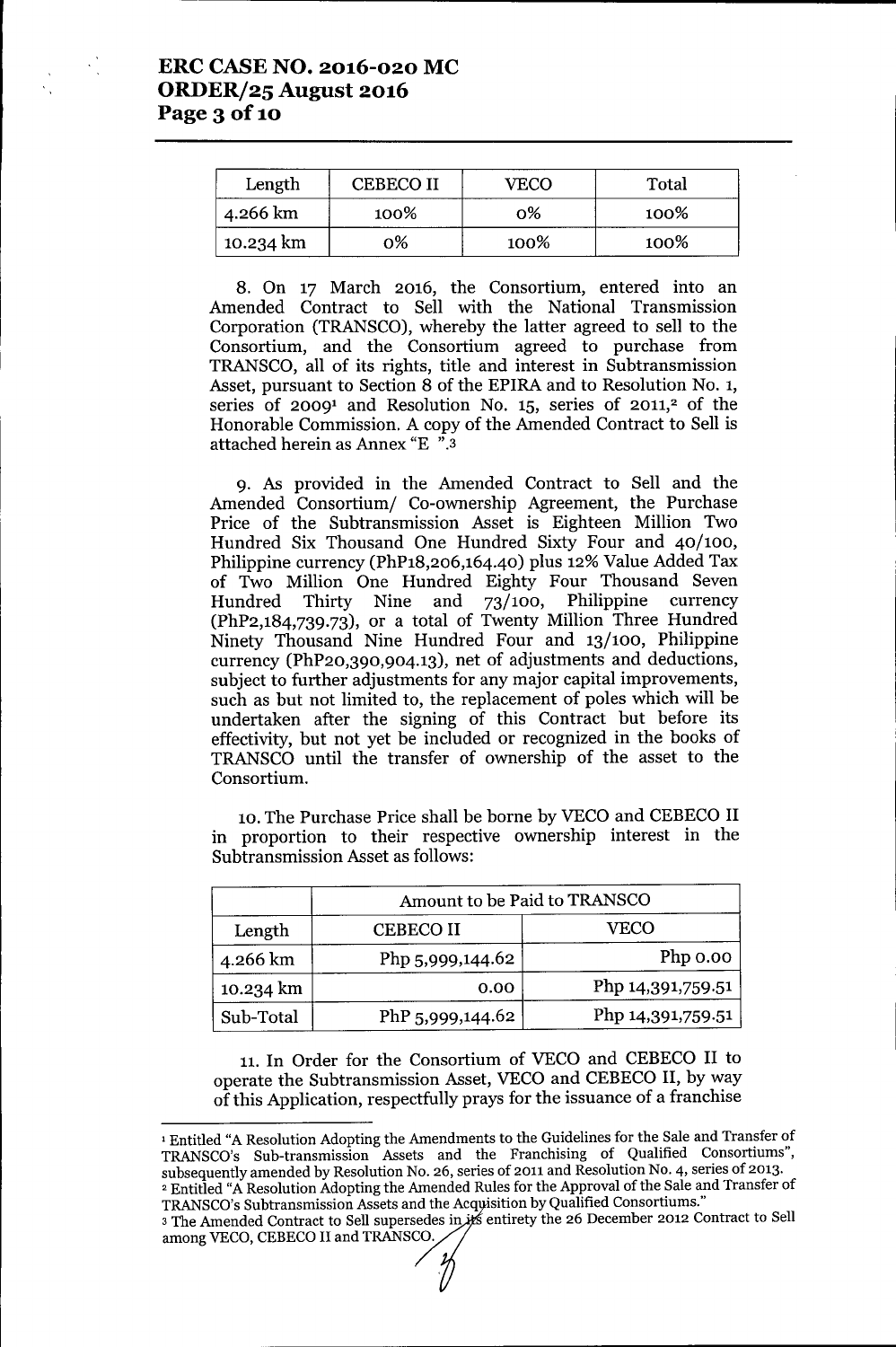and Certificate of Public Convenience and Necessity ("CPCN"). **In** support of this Application, the following documents are submitted in addition to those above-mentioned:

| <b>Annex</b>              | Document                                                                                                                                                                                            |
|---------------------------|-----------------------------------------------------------------------------------------------------------------------------------------------------------------------------------------------------|
| $\boldsymbol{\mathrm{F}}$ | Secretary's Certificate on the resolution of the Board of<br>Directors authorizing VECO to enter into an Amended<br>Consortium Agreement with CEBECO II and to acquire<br>the subtransmission asset |
| G and<br>$G-1$            | CEBECO II Board Resolution Nos. 118 and 119, Series<br>of 2015                                                                                                                                      |
| H                         | List of VECO and CEBECO II technical officers<br>responsible for the design, installation, maintenance<br>and repair of equipment of the subtransmission asset                                      |
| I                         | VECO Certification on the capacity and expertise to<br>operate a line with voltage level of subtransmission<br>assets                                                                               |
| J                         | CEBECO II Certification on capability to maintain an<br>protect instrumentiation used in substations and<br>subtransmission lines                                                                   |
| K                         | CEBECO II Certification of adequate subtransmission<br>materials for the maintenance and operation of<br>subtransmission lines                                                                      |
| L                         | VECO Inventory of materials                                                                                                                                                                         |

12.At present, except for the Applicants, there are no directlyconnected entities to the Substransmission Asset.

13. To further support the instant application for a franchise and CPCN, VECO and CEBECO II assert:

a. VECO is the grantee of a congressional franchise to operate a distribution utility, as well as a CPCN issued by the Honorable Commission. On the other hand, CEBECO II is the grantee of a franchise from the NEA to operate on an area coverage basis. Copies of the Certificates of Franchise of CEBECO II, the legislative franchise and CPCN of VECO are attached herewith as Annexes "M" to "O", inclusive.

b. **In** the operation of the Subtransmission Asset, the Consortium shall adhere to the provisions of applicable laws, rules and regulations with respect to end-user connections. End-users connected, as well as end-users connecting, to the Subtransmission Asset shall be considered customers of VECO or CEBECO II, depending on the geographical location of the connection point.

c. The Consortium possesses the technical capability to operate the Subtransmission Asset. As proof thereof, the Consortium hereby submits the results of the technical evaluation conducted by TRANSCO, presently the owner of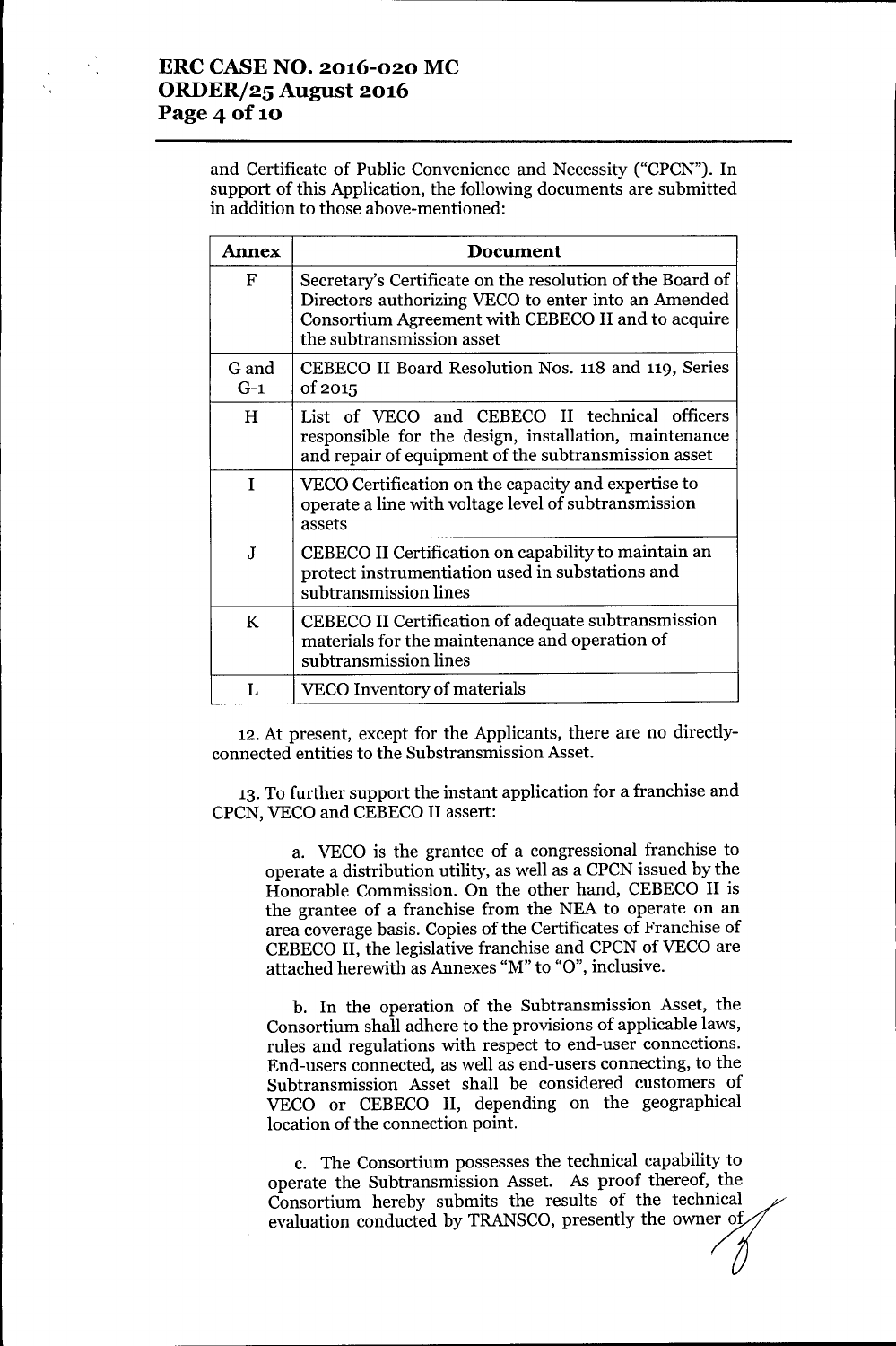### ERCCASENO. 2016-020 MC ORDER/25 August 2016 Page 5 of 10

the Subtransmission Asset, which outline the Consortium's compliance with each of the technical standards prescribed by the Honorable Commission. A copy of the results of the technical evaluation of TRANSCO is attached as Annexes "P" and "P-l" hereof.

d. The Consortium is financially capable of sustaining the operation of the Subtransmission Asset, as evidenced by the financial evaluation of TRANSCO,which are attached as Annexes "Q" and "Q-l" hereof, which show that VECO and CEBECO II are in good financial condition.

e. In the proposed operation of the Subtransmission Asset, the Consortium shall adopt practices and procedures prescribed by the Honorable Commission.

14. VECO and CEBECO II have been engaged in the operation of their respective distribution systems for a considerable number of years. Thus, the Consortium has the necessary expertise and resources to adequately and reliably serve the present and future electricity requirements of the customers of VECO and CEBECO II with the operation of the Subtransmission Asset. Hence, having complied with the requirements of Resolution No. 15, Series of 2011, as amended, and other applicable laws, rules and regulations, the Consortium respectfully requests for the issuance of the franchise and the CPCN. Such issuance will ultimately redound to the benefit of the end-users in terms of continuous, reliable and efficient services.

#### PRAYER

WHEREFORE, the foregoing considered, it is respectfully prayed that the Honorable Commission issue a franchise and CPCN to operate the Compostela-Consolacion 69 kV line, in favor of the Consortium between Visayan Electric Company, Inc. and Cebu II Electric Cooperative, Inc.

Other reliefs just and equitable under the premises are likewise prayed for.

Finding the said joint application to be sufficient in form and in substance with the required fees having been paid, the same is hereby set for determination of compliance with the jurisdictional requirements, expository presentation, Pre-trial Conference, and presentation of evidence on 19 October 2016 (Wednesday) at two o'clock in the afternoon (2:00 P.M.) at the ERC Hearing Room, 15th Floor, Pacific Center Building, San Miguel Avenue, Pasig City.

Applicants VECO and CEBECO III are hereby directed to cause the publication of the attached Notice of Public Hearing, at its own expense, once (1x) in a newspaper of general circulation in the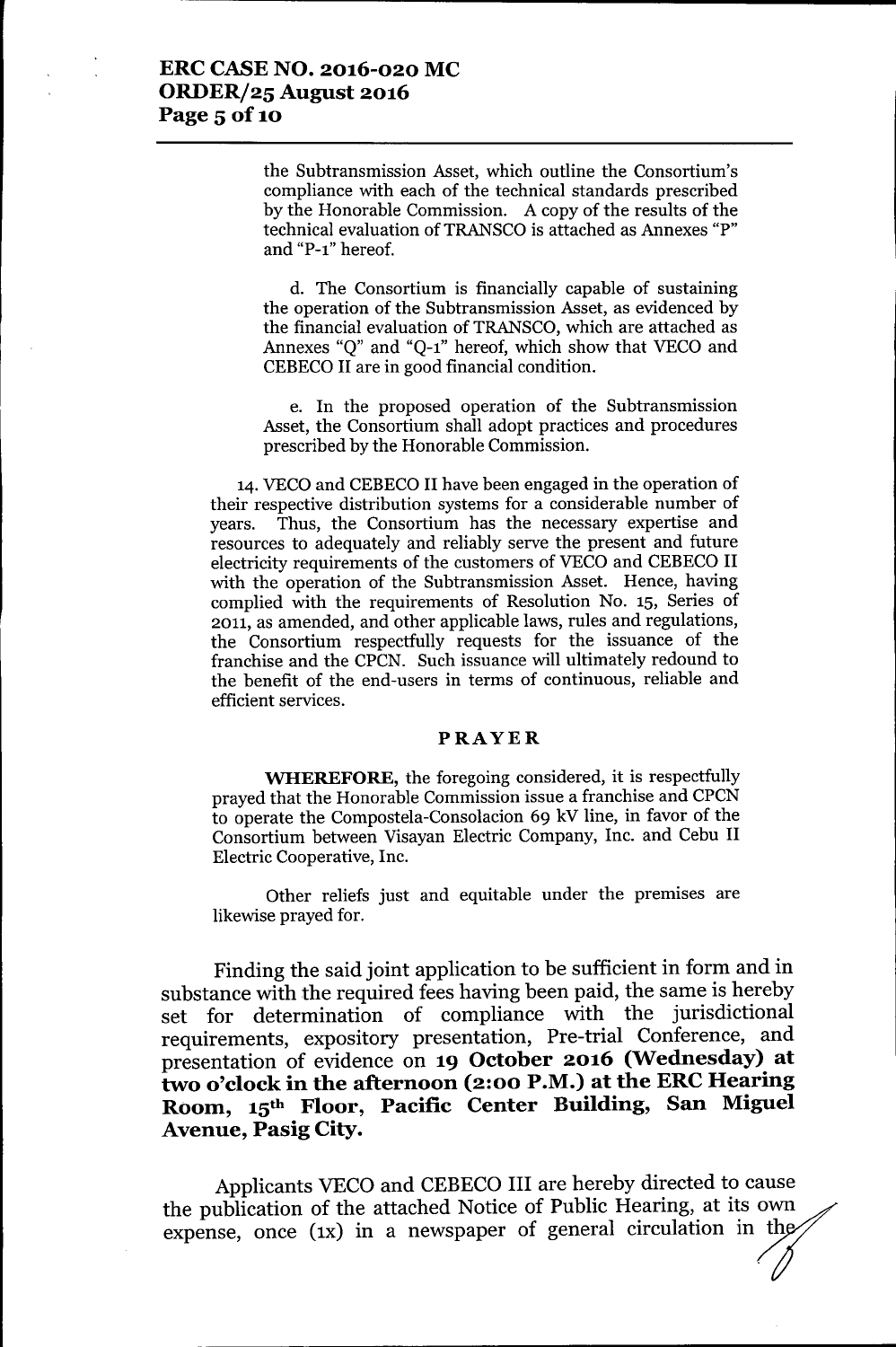## **ERCCASENO. 2016-020 MC ORDER/25 August 2016 Page** 6 of 10

Philippines, at least ten (10) days before the date of the scheduled initial hearing. It is also directed to inform the consumers, by any other means available and appropriate, of the filing of the instant application, its reasons therefor, and of the scheduled hearing thereon.

Let copies of the Joint Application, this Order, and the attached Notice of Public Hearing be furnished the Office of the Solicitor General (OSG), the Commission on Audit (COA), and the Committees on Energy of both Houses of Congress. They are hereby requested, if they so desire, to send their duly authorized representatives at the scheduled hearing.

Likewise, let copies of this Order and the attached Notice of Public Hearing be furnished the Offices of the Provincial Governor, the City and Municipal Mayors, and Local Government Unit (LGU) Legislative Bodies within the franchise areas of VECO and CEBECO II for the appropriate posting thereof on their respective bulletin boards.

Applicants are hereby directed to furnish all those making requests therefor with copies of the Application and its attachments, subject to reimbursement of reasonable photocopying costs.

On the date of the initial hearing and Pre-trial Conference, VECO and CEBECO II must submit to the Commission their written Compliance with the jurisdictional requirements attaching therewith, methodically arranged and duly marked, the evidence of the actual posting and publication of the Notice of Public Hearing consisting of certifications issued to that effect, signed by the aforementioned Governor, Mayors, and Local Government Legislative Bodies or their duly authorized representatives, bearing the seals of their offices, and the affidavits of the Editors or Business Managers of the newspapers where said Notice of Public Hearing was published together with the complete issues of the said newspapers, and such other proofs of compliance with the requirements of the Commission.

Applicants VECO and CEBECO II and all interested parties are directed to submit, at least five (5) days before the date of initial hearing and Pre-Trial Conference, their respective Pre-trial Briefs containing, among others:

(a) A summary of admitted facts and proposed stipulation of facts;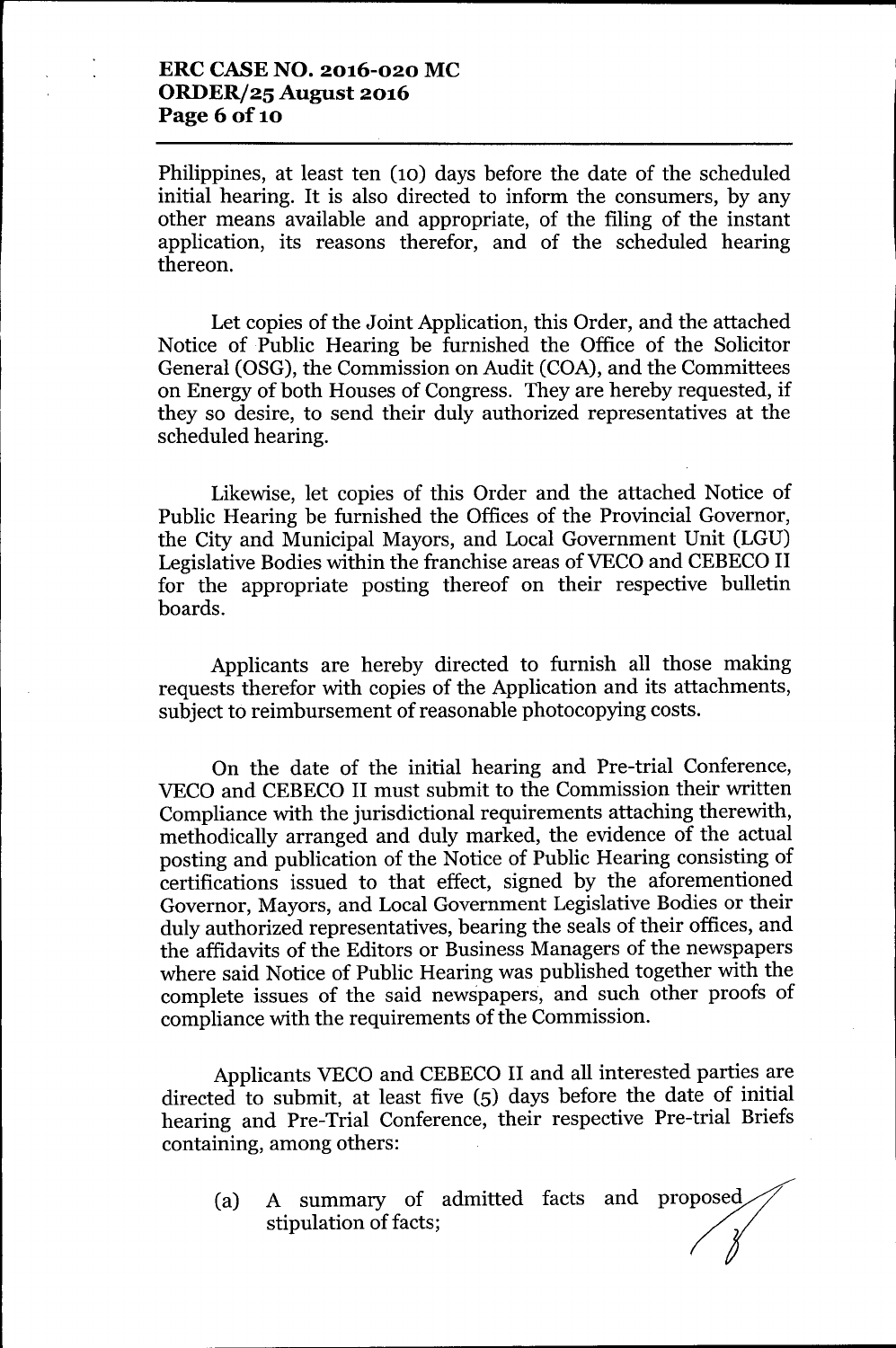- (b) The issues to be tried or resolved;
- (c) The documents or exhibits to be presented, stating the purposes thereof and proposed markings therefor; and
- (d) The number and names of the witnesses, with their written testimonies in an individual affidavit form, to be attached to the Pre-trial Brief.

Failure of VECO and CEBECO II to submit the required Pretrial Brief and Judicial Affidavits of their witnesses within the prescribed period shall be a ground for cancellation of the scheduled hearing, and the resetting of which shall be six (6) months from said date of cancellation.

As part of the Pre-trial Conference, VECO and CEBECO II must also be prepared to make an expository presentation of their application, aided by whatever communication medium that they may deem appropriate for the purpose, in order to put in plain words and explain, for the benefit of the consumers and other concerned parties, what the application is all about and the reasons and justifications being cited in support thereof.

### SO ORDERED.

Pasig City, 25 August 2016.

FOR AND BY AUTHORITY OF THE COMMISSION:

**-. z::::::: ...,...:,;..: -.** <sup>t</sup> \I •• ....-. ,.<sup>~</sup> \_ <sup>~</sup> **JOSE VICENTE B. SALAZAR** *Chairman and CEO7'*

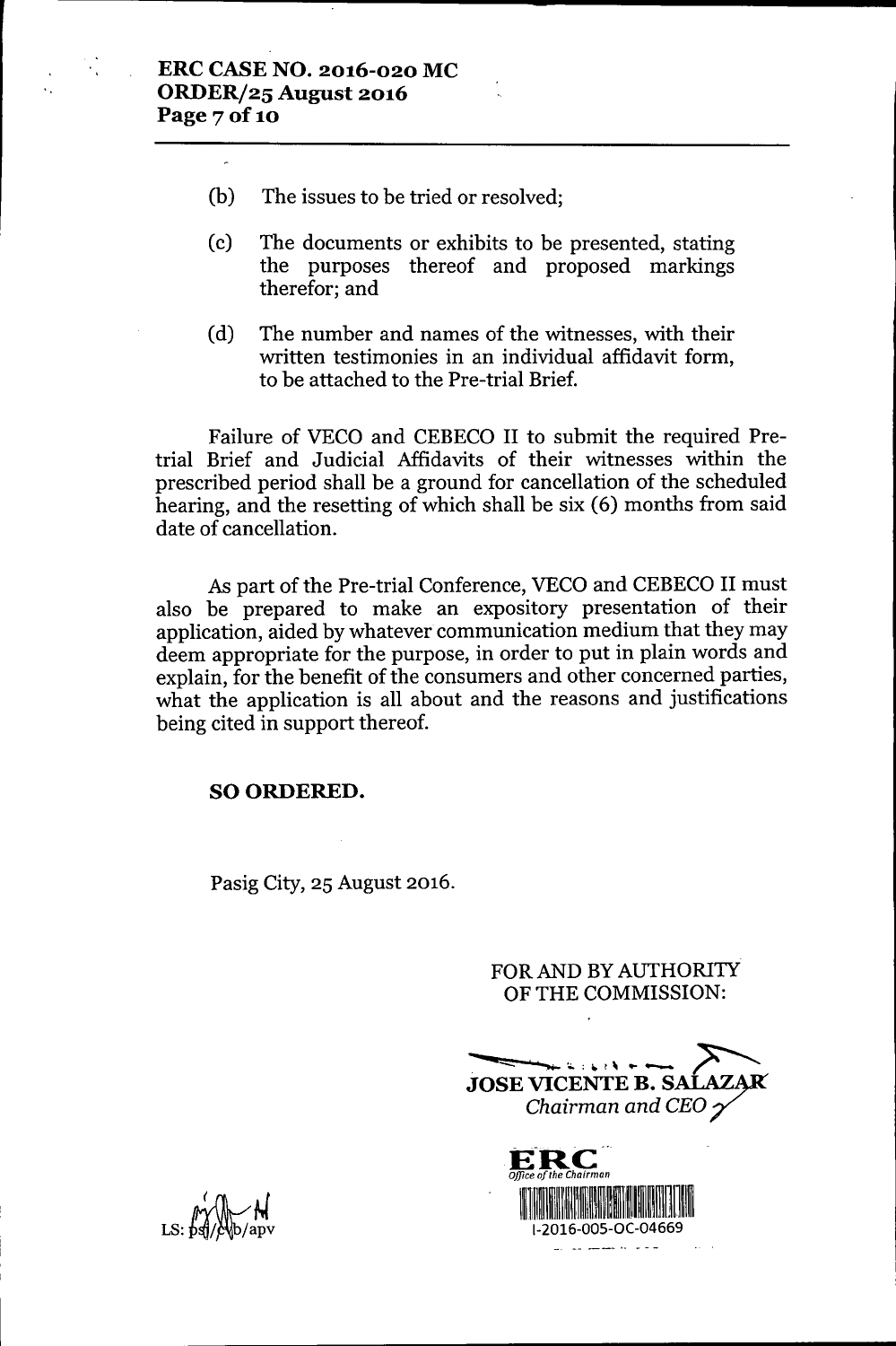Copy furnished:

- 1. **Atty. Katrina M. Platon, Atty. Paul B. Sorino, Atty. Lew Carlo C. Lopez** *Counsels for Applicant VEca* 16th Floor, NAC Tower 32nd St., Bonifacio Global, Taguig City
- 2. **Visayan Electric Company, Inc. (VECO)** *Applicant* J. Panis Street, Banilad, Cebu City
- 3. **A.C. Gaviola Law Office** *Counselfor Applicant CEBECa II* Rm. 203, *2ff* Crown Port View Hotel 3<sup>rd</sup> Ave., North Reclamation Area, Cebu City
- 4. **Cebu II Electric Cooperative, Inc. (CEBECOII)** *Applicant* National Highway, Malingin, Bogo City, Cebu
- 5. **Office** of the **Solicitor General** 134 Amorsolo Street, Legaspi Village Makati City, Metro Manila
- 6. **Commission on Audit** . Commonwealth Avenue Quezon City, Metro Manila
- 7. **Senate Committee on Energy** GSIS Building, Roxas Boulevard Pasay City, Metro Manila
- 8. **House Committee on Energy** Batasan Hills Quezon City, Metro Manila
- 9. **Office ofthe Municipal Mayor** San Fernando, Cebu
- 10. Office of the LGU Legislative Body San Fernando, Cebu
- 11. **Office** of the **Municipal Mayor** Minglanilla, Cebu
- 12. **Office ofthe LGU Legislative Body** Minglanilla, Cebu
- 13. **Office ofthe Municipal Mayor** Consolacion, Cebu
- 14. **Office** of the **LGU Legislative Body** Consolacion, Cebu
- 15. **Office** of the **Municipal Mayor** Lilo-an, Cebu
- 16. **Office of the LGU Legislative Body**<br>
Lilo-an, Cebu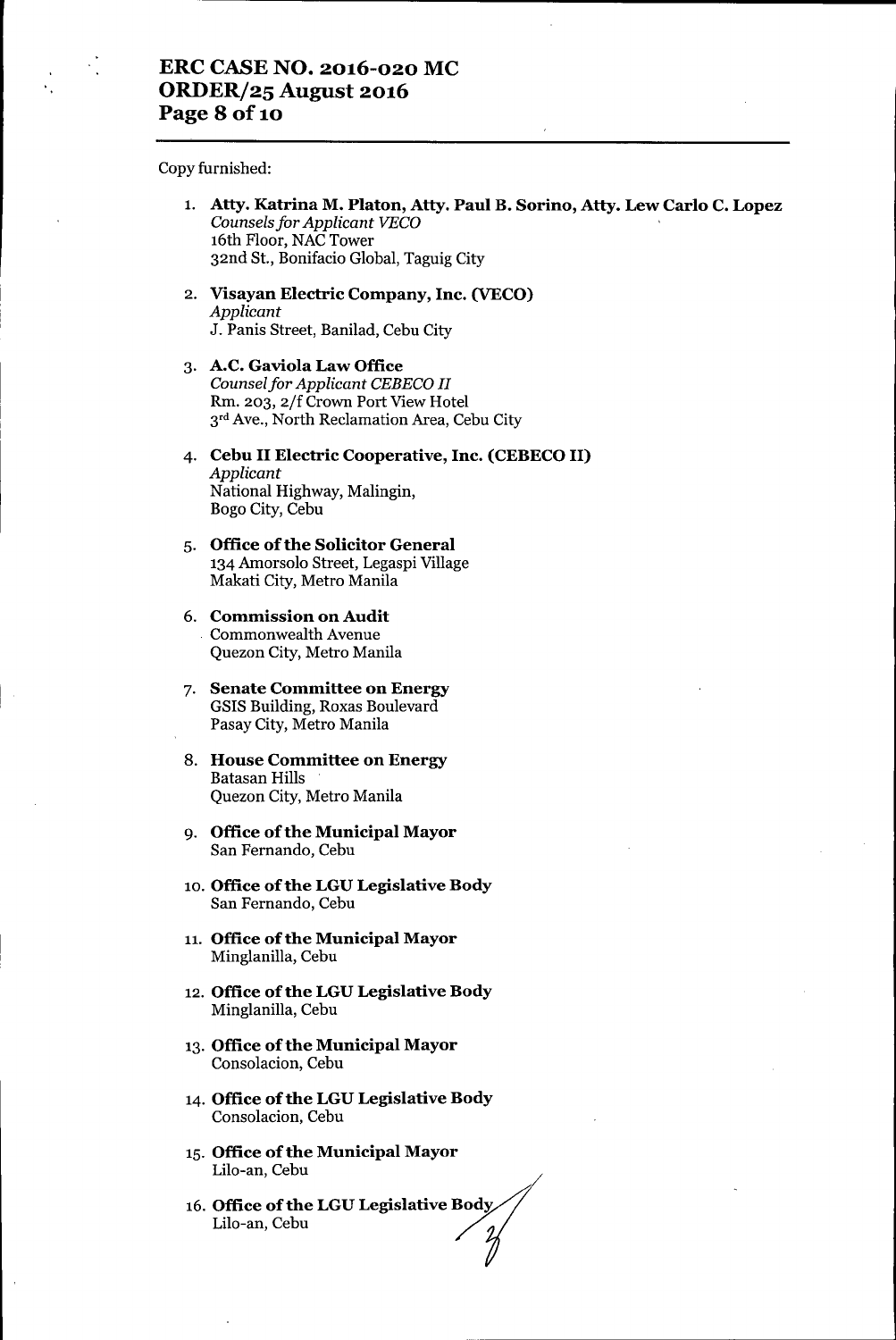# **ERC CASE NO. 2016-020 MC ORDER/25 August 2016 Page 9 Of10**

- 17. **Office** of the **City Mayor** Naga City, Cebu
- 18. **Office** of the **LGU Legislative Body** Naga City, Cebu
- 19. **Office** of the **City Mayor** Talisay City, Cebu
- 20. **Office ofthe LGU Legislative Body** Talisay City, Cebu
- 21. **Office** of the **City Mayor** Mandaue City, Cebu
- 22. **Office ofthe LGU Legislative Body** Mandaue City, Cebu
- 23. **Office** of the **Municipal Mayor** Compostela, Cebu
- 24. **Office** of the **LGU Legislative Body** Compostela, Cebu
- 25. **Office ofthe Municipal Mayor** Carmen, Cebu
- 26. **Office** of the **LGULegislative Body** Carmen, Cebu
- 27. **Office ofthe Municipal Mayor** Catmon, Cebu
- 28. **Office ofthe LGU Legislative Body** Catmon, Cebu
- 29. **Office** of the **Municipal Mayor** Sogod, Cebu
- 30. **Office ofthe LGU Legislative Body** Sogod, Cebu
- 31. **Office** of the **Municipal Mayor** Borbon, Cebu
- 32. **Office** of the **LGU Legislative Body** Borbon, Cebu
- 33.**Office** of the **Municipal Mayor** Tabogon, Cebu
- 34. **Office ofthe LGU Legislative Body** Tabogon, Cebu
- 35. **Office ofthe Municipal Mayor** Medellin, Cebu
- 35. **Office of the municipal mayor**<br>Medellin, Cebu<br>36. **Office of the LGU Legislative Body** Medellin, Cebu<br>**Office of the LGU Legislative Body**<br>Medellin, Cebu